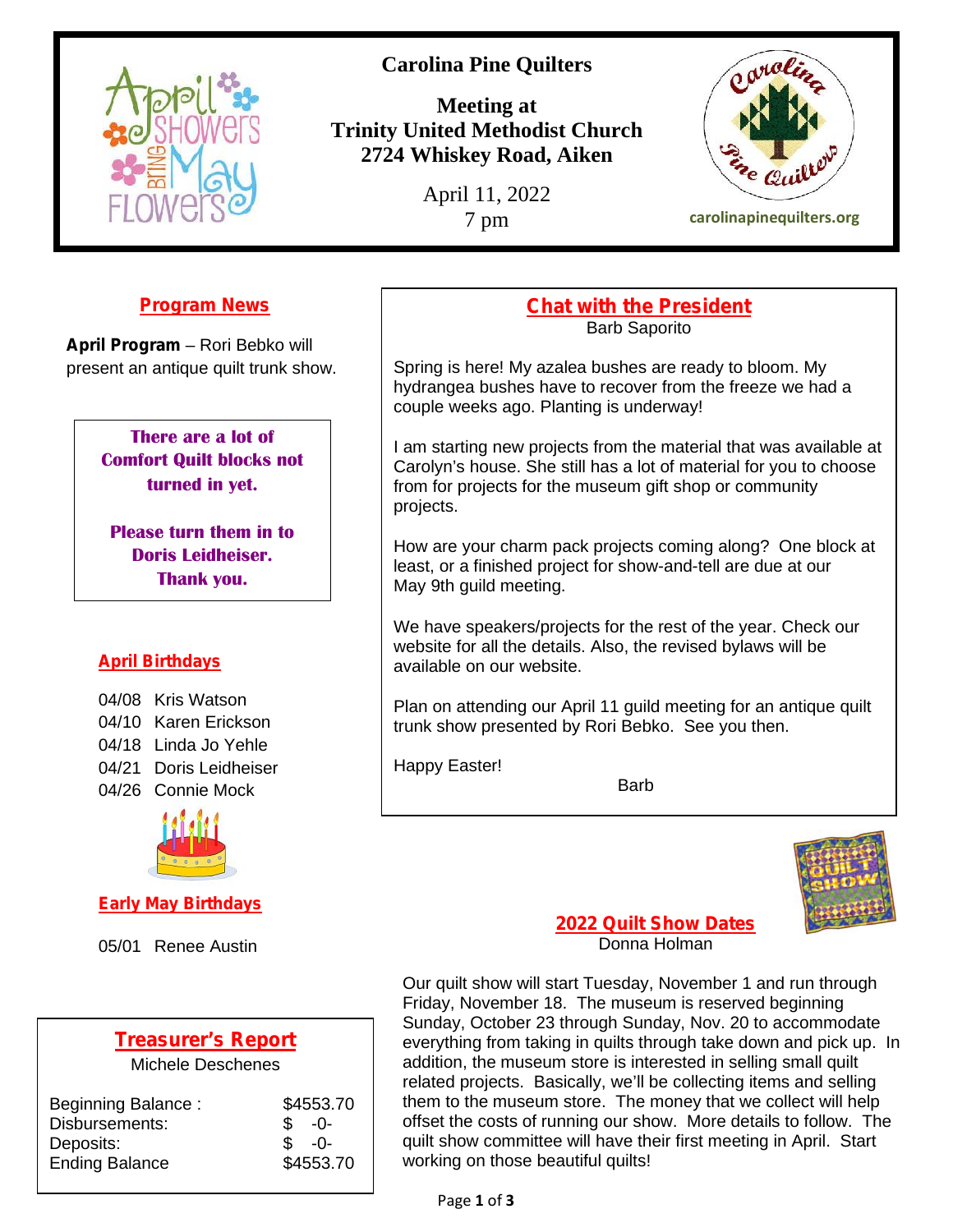## **Board Members**

**President –** Barb Saporito **Vice President –** Vacant **Secretary –** Margot Salzman **Treasurer –** Michele Deschenes **Newsletter Editor –** Karen Erickson **Webmaster –** Adela Dziekanowski



**Community Outreach** Carolyn Gibbons

We will continue with Welcome Baby projects. I am amazed at your talent and generous support of this program. If you need supplies for any of the projects, please let me know.

We will continue to do Sit and Sew on the 4th Thursday of the month. Come and join us and work on a project.





## **Committees**

**Community Outreach –** Carolyn Gibbons **Comfort Quilts –** Doris Leidheiser **Hospitality –** Linda McCloskey **Membership –** Adela Dziekanowski **Quilt Show –** Donna Holman

#### **Welcome to our new member!**

**Sharon Bowers** has been quilting intermittently since 1988. Her grandmother and sister had made quilts for her and she thought they were pretty. She especially likes the old patterns. She also enjoys making jewelry, making cards, and baking. She joined CPQ with her sister, Barbara Ethridge. Sharon has two daughters, one son, ten grandchildren and five great-grandchildren.

The Quilted Twins quilt shop in Dade City, FL is collecting quilts to send to Ukraine. The owners' brother in Greenville, SC has offered to drive any donated quilts down to FL to be shipped from there. More information at:

https://blog.quiltedtwins.com/new-blog/2022/march quilt-drive-now?fbclid=IwAR01QTjX- N3d1jxv4nddPyaEU4Y298BO-C-

Camden Quilts is closing it's doors for good. Starting Monday the 21st we are having a store wide sale

Fabrics are 7.00 a yard wide backs are 10.00 per yard all notions, patterns, books are 45% off also, all furniture and fixtures are for sale price as marked. Please note these are the prices. They will not go any lower

Please know that we appreciate everyone that made us a success. Thank you for sharing a part of your life with ours. We will miss you greatly. If you have any questions, you may email me at barb50kiwi@gmail.com